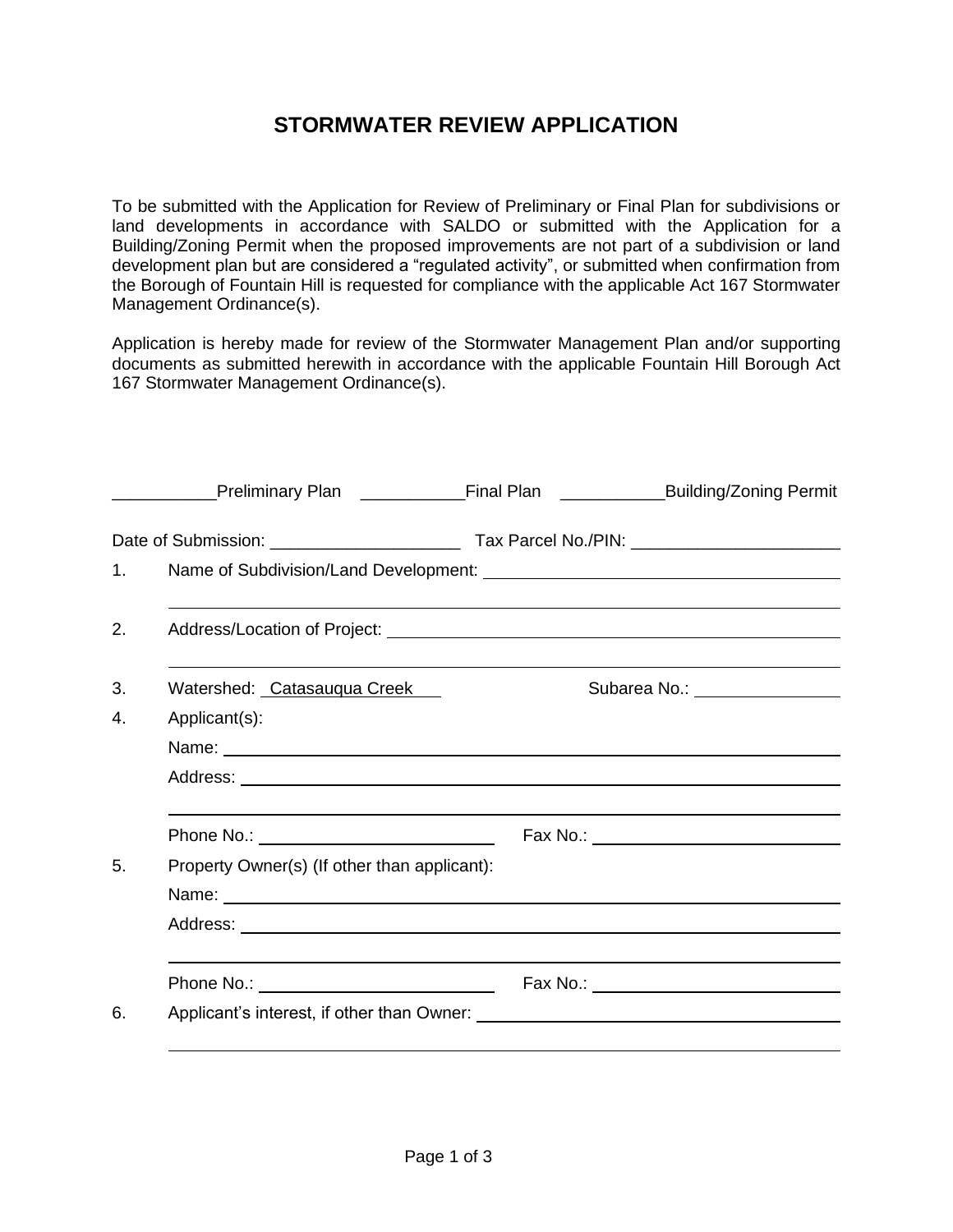| 7.  | Engineer or Surveyor responsible for Plan:                    |                                                                                                     |                                                                |                                                                                                                            |  |
|-----|---------------------------------------------------------------|-----------------------------------------------------------------------------------------------------|----------------------------------------------------------------|----------------------------------------------------------------------------------------------------------------------------|--|
|     |                                                               |                                                                                                     |                                                                |                                                                                                                            |  |
|     |                                                               |                                                                                                     |                                                                |                                                                                                                            |  |
|     |                                                               |                                                                                                     |                                                                |                                                                                                                            |  |
|     |                                                               |                                                                                                     |                                                                |                                                                                                                            |  |
| 8.  |                                                               | Type of subdivision or development proposed:                                                        |                                                                |                                                                                                                            |  |
|     | $\mathcal{L}^{\text{max}}$ , where $\mathcal{L}^{\text{max}}$ | Single-Family _______ Townhouse<br>______ Two Family ______ Garden Apartments<br>Multi-Family _____ | $\frac{1}{2}$<br>Mobile-Home Park                              | Commercial (Multi-Lot)<br>________ Commercial (One-Lot)<br>________ Industrial (Multi-Lot)<br>_______ Industrial (One-Lot) |  |
|     |                                                               |                                                                                                     |                                                                |                                                                                                                            |  |
| 9.  |                                                               |                                                                                                     |                                                                |                                                                                                                            |  |
|     |                                                               |                                                                                                     |                                                                |                                                                                                                            |  |
| 10. |                                                               |                                                                                                     |                                                                |                                                                                                                            |  |
| 11. |                                                               |                                                                                                     | Area of proposed and existing impervious area on entire tract: |                                                                                                                            |  |
|     | a.                                                            | Proposed                                                                                            |                                                                |                                                                                                                            |  |
|     | b.                                                            |                                                                                                     |                                                                |                                                                                                                            |  |
| 12. |                                                               | Stormwater:                                                                                         |                                                                |                                                                                                                            |  |
|     | a.                                                            |                                                                                                     |                                                                |                                                                                                                            |  |
|     | b.                                                            |                                                                                                     |                                                                | Does the proposed stormwater control criteria meet the requirements/guidelines                                             |  |
|     |                                                               |                                                                                                     |                                                                |                                                                                                                            |  |
|     | If not, what variances/waivers are requested?                 |                                                                                                     |                                                                |                                                                                                                            |  |
|     |                                                               |                                                                                                     |                                                                |                                                                                                                            |  |
|     |                                                               |                                                                                                     |                                                                |                                                                                                                            |  |
| 13. |                                                               | Erosion and Sediment Pollution Control (E&S):                                                       |                                                                |                                                                                                                            |  |
|     | a.                                                            |                                                                                                     |                                                                | Has an E&S plan and supporting documentation been submitted to the Lehigh                                                  |  |
|     |                                                               |                                                                                                     |                                                                | County Conservation District? _________ Has approval been obtained? _______                                                |  |
|     |                                                               |                                                                                                     | If approval has been obtained, attach BCCD Approval Letter.    |                                                                                                                            |  |
|     | b.                                                            |                                                                                                     |                                                                | S.F.                                                                                                                       |  |